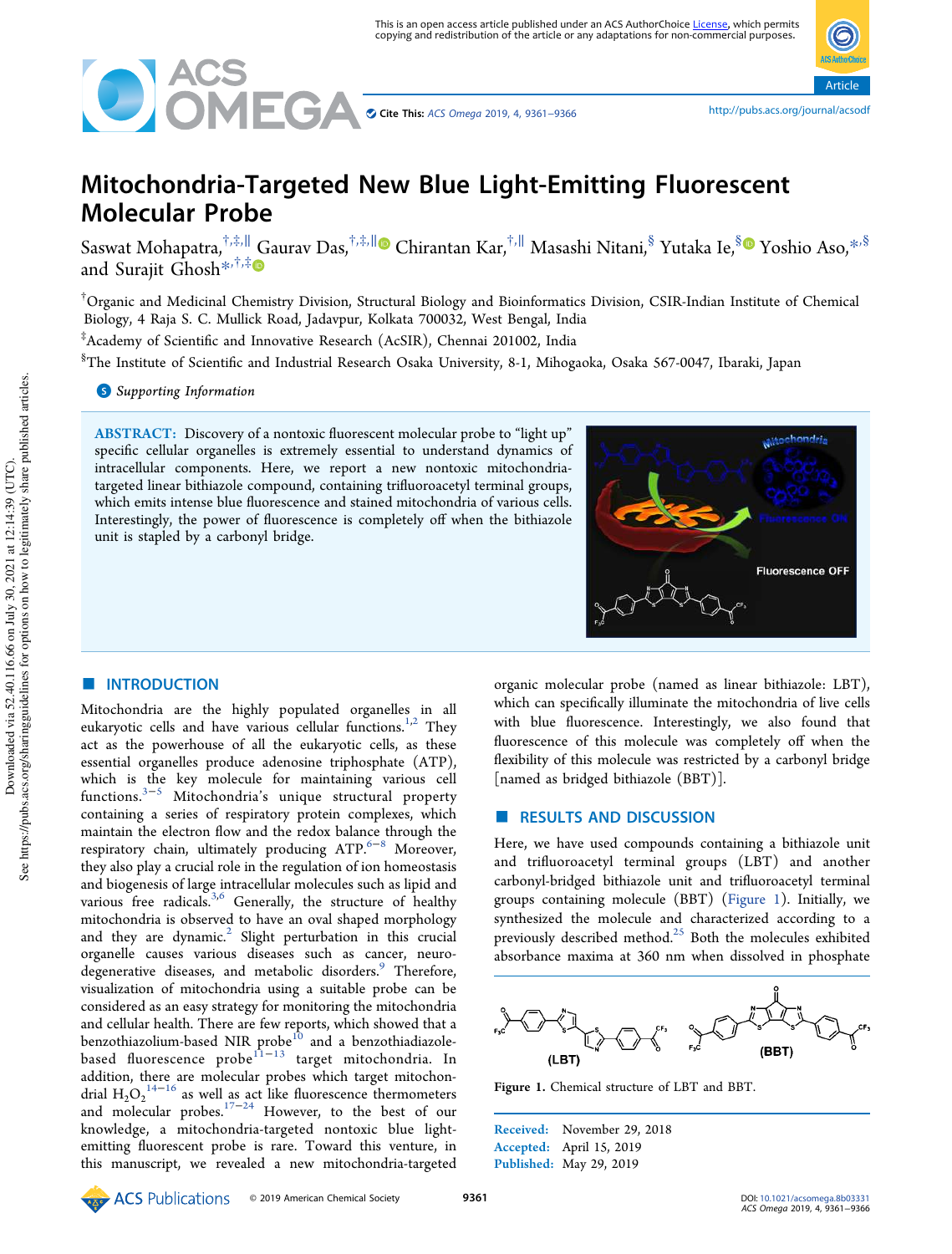

Figure 2. Fluorescence emission plot of LBT and BBT at various concentrations (A). Comparison of experimental and theoretical absorption (B)w and fluorescence emission (C) spectra of LBT. The Stokes shifts for experimental and theoretical spectra are 85 and 73, respectively.



Figure 3. Geometry-optimized excited state of LBT (A) and BBT (B).

buffer saline; phosphate-buffered saline (PBS)  $(1 \times, pH = 7.4)$ (Figure S1).

Next, we have examined the emission fluorescence from both LBT and BBT. We have excited both BBT and LBT at 360 nm. Here, both the molecules are diluted with PBS (1×,  $pH = 7.4$ ) of various concentrations like 50, 100, 200, and 400 nM. From the fluorescence intensity plot, we observed gradual concentration-dependent increase in fluorescence of LBT. Interestingly, BBT shows insignificant fluorescence in all the concentrations. The quantitative estimations reveal that LBT exhibits fivefold higher intensity as compared to BBT (Figure 2A).

We have also studied the photophysical properties of LBT. We found that it is soluble in water and dimethyl sulfoxide (DMSO). LBT exhibited a good quantum yield of 0.1211 and 46.5% photostability up to 24 h (Figure S2). We have also performed theoretical calculations to understand the absorbance and emission properties of both compounds LBT and BBT (Figure 2B,C). According to our experimental findings, we have assumed that the intense blue fluorescence of LBT at 440 nm is due to the probable delocalization of charge in the excited state between the five-membered rings and the terminal carbonyl groups. After comparing the geometries (Figures 3A and S3A) obtained from density functional theory (DFT) and calculation of both the ground state and the excited state of LBT, we can say that there is a significant change in the bond length of C5−C6, C4−C5, C3−C4, C3−C2, C2−C1, C1−C6, and C6−C11. This change in bond lengths indicates a probable charge transfer between the five-membered rings and the terminal carbonyl groups of LBT in the excited state. As expected, the theoretical and experimental UV/vis and emission spectra shown in Figure 2B,C are also in good agreement with each other.

In the case of BBT, the probability of similar charge delocalization between the five-membered rings and the terminal carbonyl groups is less because of the presence of the bridging carbonyl group near to the five-membered rings. Thus, the emission intensity of BBT is less compared to that of LBT. As evidenced from the DFT calculations, the change in bond lengths in the case of BBT (Figures 3B and S3B) is less when compared to that of LBT. All the important changes in the bond lengths of both the molecules LBT and BBT are shown in Table S1.

Furthermore, we have also shown the electrostatic potential distribution of the molecules (Figures S4 and 5) both in ground and excited states. Areas of high electron abundance and low potential are marked red, whereas areas of high potential and low electron abundance are marked as blue. As observed from Figure S4, the yellow to red color density around the terminal carbonyl group of BBT is less dark (both in excited and ground state) compared to that of the same in LBT. Thus, it is not surprising that the emission of LBT is much more intense than that of BBT in the same region (440 nm).

As we have observed, LBT is having characteristic fluorescence property; hence, we next evaluated whether LBT can be used as cellular dye or not. In the beginning, we have analyzed cellular uptake of the LBT using a flow cytometer (Figures 4A and S6). Here, HeLa cells were incubated with increasing concentration of LBT (10 nM, 100 nM, 1, 2, 4 and 10  $\mu$ M) at 37 °C for 1 h. Then, the cells were evaluated with a flow cytometer instrument. The result is represented as fluorescence histogram overlay, which depicts increase in blue fluorescence in a concentration-dependent manner with respect to control or untreated cells. This increase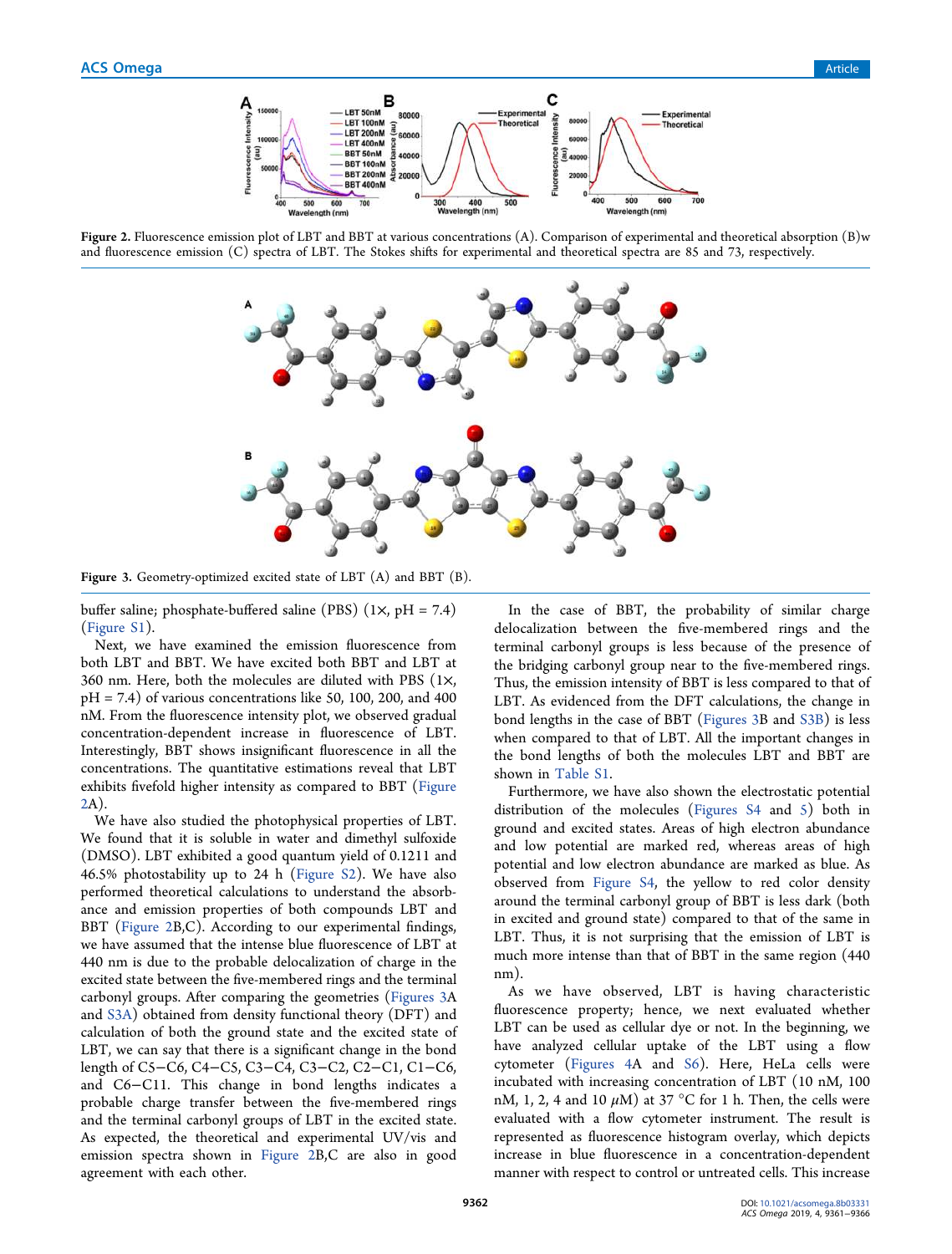

Figure 4. Flowcytometric uptake of LBT in HeLa cells at various concentrations (A). Microscopic analysis of LBT fluorescence in HeLa cells before (control) and after treatment of 1  $\mu$ M of LBT (B). Scale bars correspond to 20  $\mu$ m. Bar diagram-based representation of fluorescence emission intensity of microscopic data of HeLa cells before (control) and after (LBT; 1  $\mu$ M) treatment (n = 10) (C). Data are shown as means  $\pm$  standard deviation,  $* p < 0.001$ .

in blue fluorescence from cells indicate cellular localization of LBT.

The result also shows quite efficient uptake and fluorescence intensity at nanomolar concentration of LBT. Fluorescence property and cellular localization of LBT has made the molecule suitable for cellular dye. Hence, the next goal is to understand its cellular organelle or site specificity. Before this, toxicity of LBT has been analyzed using 3-(4,5-dimethylthiazol-2-yl)-2,5-diphenyltetrazolium bromide (MTT) assay (Figure S7A). Here, HeLa cells were harvested in 96 wells overnight followed by treating with LBT at various concentrations (0.5, 1, 2, and 4  $\mu$ M) for 12 h. From the bar diagram, it can be confirmed that LBT has insignificant toxicity to cells. Further, toxicity against the cell has been analyzed by verifying the effect of LBT on the morphology of HeLa cells (Figure S7B). Here, cells were treated with 1  $\mu$ M of LBT for 12 h. Then, cellular morphology has been analyzed under a microscope at the DIC mode. In comparison to untreated HeLa cells, LBT shows no characteristic changes of cellular morphology. Thus, LBT shows no change to cellular viability and cellular structure or morphology. Because of its nontoxic property, LBT could be used as a cell-staining agent in combination with other molecules, inhibitors, or cytotoxic molecules as well.

To understand specificity, we first checked cellular localization of LBT using a confocal microscope. Here, HeLa cells were cultured and harvested on bottom glass cover dish followed by incubation with LBT up to 1 h. Next, cells were washed with PBS  $(1\times, pH = 7.4)$  and fresh medium was added. Then, cells were evaluated under a microscope in live conditions. Microscopy was carried out in DIC and blue channel mode. Here, untreated cells were considered as control. Microscopic images represent intense blue fluorescence staining of HeLa cells in comparison to control where no such fluorescence has been seen. Also, imaging in HeLa cells were performed along with BBT at  $1 \mu M$  for  $1 \ h$ , but again no fluorescence was observed (Figure S8). Intriguingly, this blue fluorescence is found to be localized at the cytoplasm near the nucleus and seems to be like a mitochondrial body (Figure 4A). Next, we have measured intensity of blue fluorescence from microscopic data. Here, we have observed significant increase in fluorescence in LBT-treated cells than control (Figure 4B). Because photo-damage and photo-bleaching are such evident problems in fluorescence microscopy, we have performed these experiments by irradiating HeLa cells with our dye for three and half hours and observed that till 24 h, no significant quenching or damage occurred, proving both the stability and the noncytotoxic nature of the dye (Figures S9 and S10).

Next, we tried to understand whether LBT is residing in mitochondria or not. For that, we have first stained the HeLa cell with 1  $\mu$ M of LBT for 1 h, and then, cells were stained with mitotracker red (MTRC). Here, in comparison to LBTuntreated control cell, LBT-treated cells show higher blue fluorescence (Figures 5A,B and S11). Again, this blue



Figure 5. Confocal microscopic images showing colocalization of LBT with MTRC both at lower (A) and higher (B) magnification. Pearson's correlation coefficient  $R(n)$  is 0.875. Scale bars correspond to 20  $\mu$ m.

fluorescence is found to be colocalized with red fluorescence. This shows that LBT is also found to be accumulated in mitochondria as like MTRC. We have observed this phenomenon also through a real-time imaging as has been illustrated through a video that shows the colocalization of the mito-tracker with LBT over a course of 3 h and 40 min imaged at every 5 min interval (Supporting Information Video S1). We also observed that the mitochondrial localization of LBT slightly increases upon treatment of the cells with stimulants like carbonyl cyanide 4-(trifluoromethoxy)phenylhydrazone (FCCP), probably because of the depolarization of mitochondrial membrane potential (Figure S12). This has been studied through detailed analysis of their co-localization potential represented through the intensity correlation plot along with other important parameters (Figure S13, Table S2). Similar results also have been observed in the case of lung adenocarcinoma cancer (A549), glioblastoma (U-87MG), and mice melanoma (B16F10) cell lines where LBT colocalizes with mitochondria (Figure S14). From these confocal microscopic studies, it is confirmed that LBT is a blue fluorescence-emitting mitochondria staining agent. We have also checked the localization of BBT in lysosomes, but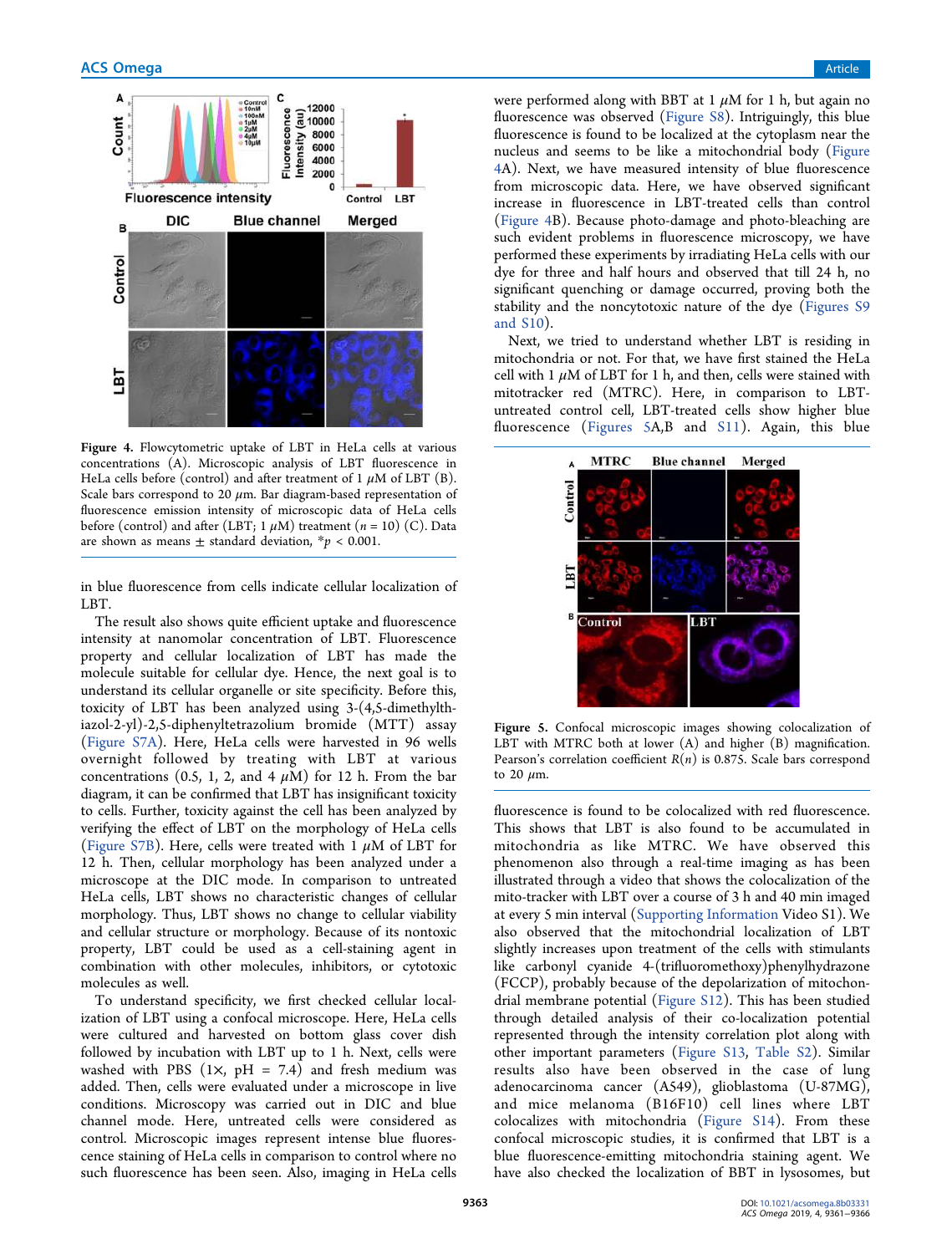unlike mitochondria, it does not show good co-localization with a lower Pearson coefficient (0.559). This proves the specificity of LBT for mitochondria as compared to other organelles (Figure S15).

Further, it is interesting to note that mitochondria are dynamic organelles and they undergo multiple cycles of fusion and fission, which offers mixing of key components and maintaining the number of mitochondria.<sup>26</sup> Mitochondria dynamicity also represents different conditions of the cells. Thus, a mitochondria-specific fluorescent probe could be an excellent tool for monitoring the dynamic states of mitochondria. Hence, we have used LBT with MTRC to monitor the different states of the mitochondrial structure such as filamentous, bead-like or longer filamentous structure. Here, in each of the case, we found mitochondrial localization of LBT (Figure 6A−C). Therefore, LBT can be used as a mitochondria-specific fluorescent probe.



Figure 6. Confocal images of filamentous $(A)$ , bead-like  $(B)$ , or both (C) structures of mitochondria. Pearson's correlation co-efficient  $R(n)$  of the following structures are 0.908 (A), 0.829 (B), and 0.878 (C). Scale bars correspond to 20  $\mu$ m.

# ■ **CONCLUSIONS**

In summary, we have discovered new nontoxic bithiazole containing a blue fluorescent mitochondrial probe (LBT), which shows photophysical property with 360 nm/440 nm (Ex/Em) in the blue fluorescence range. As very few blue fluorescence-emitting mitochondrial probes are available, LBT should be a suitable option for various cell-based fluorescence microscopy or flow cytometric analyses. Conversely, because of characteristic fluorescence features, LBT can be used for various Förster resonance energy transfer experiments with various fluorophores, such as cyan fluorescent protein, FITC, and GFP. Further, microscopic images reveal that this probe can monitor the different states of the mitochondrial structure. Therefore, this probe can be used as a new blue fluorescent mitotracker and has very high potential for cell biology and biochemistry research.

## **EXPERIMENTAL SECTION**

Materials. DMSO and methanol (MeOH) were purchased from spectrochem. Triton X-100 was purchased from SRL. 2- [4-(2-Hydroxyethyl)piperazin-1-yl]ethanesulfonic acid was purchased from HiMedia. 5(6)-Carboxy fluorescence, MTT, Dulbecco's modified Eagle's medium (DMEM), MES, 4′,6 diamidino-2-phenylindole dihydrochloride, trypsin−ethylenediaminetetraacetic acid (EDTA) solution, DMSO for cell

culture, and formaldehyde solution for molecular biology were purchased from Sigma-Aldrich. Anthracene was obtained from Spectrochem. MTRC (MitoTracker Red CMXRos)and LysoTracker Deep Red was procured from Thermo Fisher Scientific. FCCP was purchased from Abcam.

Methods. Computational Analyses. Full-geometry optimizations of the ground states were carried out using the density functional theory (DFT) method with the Becke-3- Lee-Yang-Parr (B3LYP) exchange functional and assigning the 6-31G\*\* basis set. The absorbance spectra of the ground state of the molecules are calculated by time-dependent DFT (TDDFT) with the CAM-B3LYP exchange functional using the 6-31G\*\* basis set. The emissive property of the excited states is calculated by complete geometry optimization by TDDFT with the CAM-B3LYP exchange functional using the 6-31G\*\* basis set. For all the calculations, the solvent (water) was treated implicitly using the solvent model density model. All calculations were performed with the Gaussian '09 program with the help of the GaussView visualization program. $27$  A preliminary conformation search using Spartan '18 has also been performed for both the molecules to choose the correct conformer.<sup>28</sup>

Fluorometric Analysis of LBT and BBT. Fluorescence emission of LBT and BBT were analyzed using a fluorometer at excitation 360 nm and the emission range of 400−700 nm at various concentrations.

Cells and Cell Culture. The human cervical cancer cell line (HeLa), lung adenocarcinoma cancer (A549), glioblastoma (U-87MG), and mice melanoma (B16F10) cell lines were collected from National Centre for Cell Science (NCCS) Pune, India. Then, cells were cultured and maintained under 5%  $CO<sub>2</sub>$  humidified incubator atmosphere at 37 °C using DMEM containing 10% fetal bovine serum, penicillin (50 units/mL), streptomycin (50  $\mu$ g/mL), and kanamycin sulfate (110 mg/L). Trypsin−EDTA solution was used to digest the monolayer cell culture.

Cell Viability Analysis. Cell viability was performed by MTT assay using the standardized protocol.<sup>29</sup>

Cellular Uptake and Localization of LBT. Cells  $(1 \times 10^6$ cells/mL) were seeded in 6-well plates overnight. Then, cells were detached and taken in suspension. Next, cells were incubated with various concentrations of LBT (10 nM, 100 nM, 1, 2, 4, and 10  $\mu$ M) for 1 h. Then, cells were given a PBS wash, and to it, pre-warmed media was added and analyzed using FACS.

For microscopic analysis of cellular uptake of LBT, HeLa cells were seeded on a glass bottom cover dish. Then, cells were incubated with 1  $\mu$ M of LBT for 1 h. The cells were given a PBS wash and was analyzed under a microscope.

For mitochondria co-localization analysis, cells were seeded on a glass bottom cover dish overnight followed by treatment of 1  $\mu$ M of LBT for 1 h. Then, cells were given a wash and incubated with 100 nM of MTRC (MitoTracker Red CMXRos) for 45 min followed by washes and fixation with 4% formaldehyde solution. Co-localization analysis was conducted under a confocal microscope. In the case of stimulation with FCCP, a mitochondrial oxidative phosphorylation uncoupler, before adding LBT, the cells were incubated with 20 nM FCCP for 1 h.

For lysosome localization analysis, cells were similarly seeded on a glass bottom cover dish overnight, followed by treatment of 1  $\mu$ M of LBT for 1 h. Then, the cells were washed and incubated with 50 nM LysoTracker Deep Red for 30 min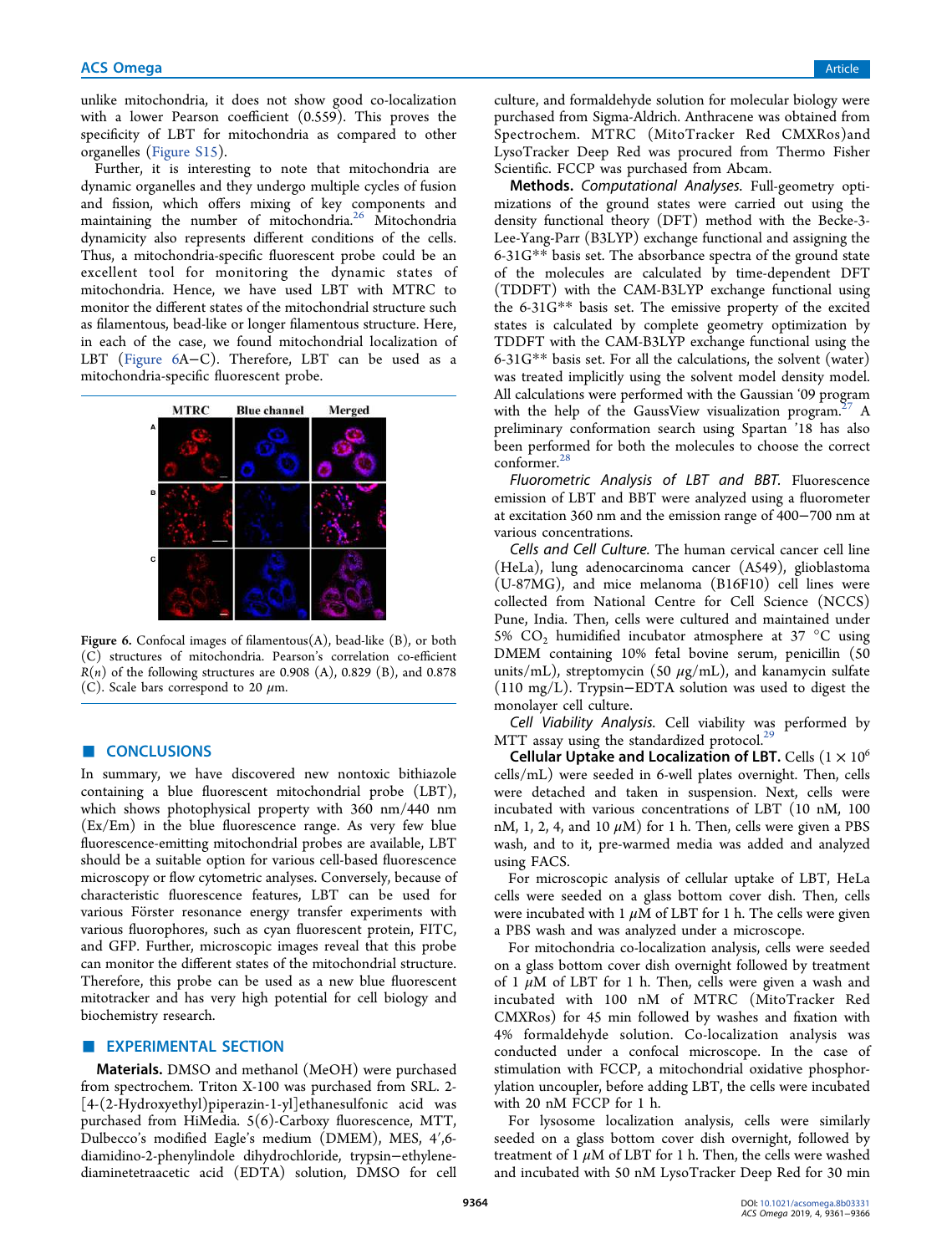followed by washing and fixation in 4% formaldehyde solution. Co-localization analysis as usual was conducted under a confocal microscope.

Real-Time Microscopic Live Cell Imaging. For live cell imaging, the HeLa cells grown overnight on confocal dishes were incubated with 100 nM of MTRC (MitoTracker Red CMXRos) for 45 min followed by washing and treatment with 1  $\mu$ M of LBT which was then monitored for 3 h and 40 min and imaged at every 5 min in three channels (blue, TRITC and DIC) in a 5% CO<sub>2</sub> chamber of Tokai hit in an Olympus IX83 microscope equipped with an Andor (iXon3) EMCCD camera.

Photostability Experiment.<sup>30</sup> Photostability (dye photobleaching) of LBT was measured by exposing the dye to an incandescent light source for 24 h, and their fluorescence at 440 nm was measured at every 4 h interval up to 24 h.

Determination of Quantum Yield. The quantum yield was determined according to a previously described method.<sup>31</sup> Anthracene in ethanol ( $\varphi$  = 0.27) was used as the standard for the fluorescence quantum yield calculation as the emission of LBT is at 440 nm. In 1 cm quartz cuvettes, the fluorescence spectra and absorbance of both LBT and anthracene were measured.

Quantum yield was determined using the following equation

$$
\varphi_{\rm TC} = \varphi_{\rm stand}(F_{\rm TC}/F_{\rm stand}) \times (A_{\rm stand}/A_{\rm TC}) \times (n_{\rm TC}^2/n_{\rm stand}^2)
$$

 $\varphi$  = quantum yield, F = area under fluorescence spectra, A = absorption maxima, and  $n =$  refractive index.

Determination of Photo-Damage and Photo-Bleaching. This study has been performed following a previously described method.<sup>32</sup> Briefly, the HeLa cells treated with 1  $\mu$ M LBT were irradiated under the blue channel of a fluorescence microscope for 3 h and 30 min. Thereafter, the cells were monitored and imaged at every 4 h interval in the DIC mode and blue channel for 24 h to observe any notable photo-damage caused to the cell photo-bleaching of the dye.

Microscope Parameter and Channel Information. All the images were taken under similar exposure time for control and LBT-treated cells (281.2 and 280.2 ms respectively). EM gain and gain were maintained as value 10.0 and 1.0, respectively. Lamp intensity was 5.40. For LBT and BBT, the excitation/ emission filters are 360/440 nm; for the MTRC channel, it is 579/599 nm, and for LysoTracker Deep Red, it is 647/668 nm (excitation and emission class both near IR).

# ■ ASSOCIATED CONTENT

#### **6** Supporting Information

The Supporting Information is available free of charge on the ACS Publications website at DOI: 10.1021/acsomega.8b03331.

> Experimental details and additional data (PDF) Real-time imaging showing co-localization of mitochondria with LBT (MPG)

# ■ AUTHOR INFORMATION

#### Corresponding Authors

\*E-mail: aso@sanken.osaka-u.ac.jp (Y.A.). \*E-mail: sghosh@iicb.res.in (S.G.).

#### ORCID<sup>®</sup>

Gaurav Das: 0000-0002-8432-5384 Yutaka Ie: 0000-0003-0208-4298

Surajit Ghosh: 0000-0002-8203-8613

#### Author Contributions

∥ S.M., G.D., and C.K. contributed equally.

#### **Notes**

The authors declare no competing financial interest.

## ■ ACKNOWLEDGMENTS

S.M. thanks UGC fellowship. G.D. thanks ICMR fellowship. C.K. acknowledges SERB for the post-doctoral fellowship and Dr. Saumik Sen for his unconditional support. A special thanks to Krishnangsu Pradhan for his help in the photophysical studies of LBT. S.G. kindly acknowledges DBT, India (BT/ PR19159/NNT/1043/2016), for providing full financial support and CSIR-IICB for infrastructure. S.G. and Y.A. thank DST, India, and JSPS, Japan, for initiating this project under the Indo-Japan Science Cooperative Program.

# ■ REFERENCES

(1) Alberts, B.; Bray, D.; Hopkin, K.; Johnson, D. A.; Lewis, J.; Raff, M.; Roberts, K.; Walter, P. Essential Cell Biology, 4th ed.; Garland Science, 2013.

(2) Cottet-Rousselle, C.; Ronot, X.; Leverve, X.; Mayol, J.-F. Cytometric Assessment of Mitochondria Using Fluorescent Probes. Cytometry, Part A 2011, 79, 405−425.

(3) Johnson, L. V.; Walsh, M. L.; Chen, L. B. Localization of mitochondria in living cells with rhodamine 123. Proc. Natl. Acad. Sci. U.S.A. 1980, 77, 990−994.

(4) Pagliarini, D. J.; Calvo, S. E.; Chang, B.; Sheth, S. A.; Vafai, S. B.; Ong, S.-E.; Walford, G. A.; Sugiana, C.; Boneh, A.; Chen, W. K.; Hill, D. E.; Vidal, M.; Evans, J. G.; Thorburn, D. R.; Carr, S. A.; Mootha, V. K. A mitochondrial protein compendium elucidates complex I disease biology. Cell 2008, 134, 112−123.

(5) Sickmann, A.; Reinders, J.; Wagner, Y.; Joppich, C.; Zahedi, R.; Meyer, H. E.; Schonfisch, B.; Perschil, I.; Chacinska, A.; Guiard, B.; Rehling, P.; Pfanner, N.; Meisinger, C. The proteome of Saccharomyces cerevisiae mitochondria. Proc. Natl. Acad. Sci. U.S.A. 2003, 100, 13207−13212.

(6) Masanta, G.; Lim, C. S.; Kim, H. J.; Han, J. H.; Kim, H. M.; Cho, B. R. A Mitochondrial-Targeted Two-Photon Probe for Zinc Ion. J. Am. Chem. Soc. 2011, 133, 5698−5700.

(7) Friedman, J. R.; Nunnari, J. Mitochondrial form and function. Nature 2014, 505, 335−343.

(8) Perry, S. W.; Norman, J. P.; Barbieri, J.; Brown, E. B.; Gelbard, H. A. Mitochondrial membrane potential probes and the proton gradient: a practical usage guide. BioTechniques 2011, 50, 98−115.

(9) Nunnari, J.; Suomalainen, A. Mitochondria: In Sickness and in Health. Cell 2012, 148, 1145−1159.

(10) Abeywickrama, C. S.; Baumann, H. J.; Alexander, N.; Shriver, L. P.; Konopka, M.; Pang, Y. NIR-emitting benzothiazolium cyanines with an enhanced stokes shift for mitochondria imaging in live cells. Org. Biomol. Chem. 2018, 16, 3382−3388.

(11) Neto, B. A. D.; Carvalho, P. H. P. R.; Santos, D. C. B. D.; Gatto, C. C.; Ramos, L. M.; Vasconcelos, N. M. d.; Corrêa, J. R.; de Oliveira, H. C. B.; Silva, R. G.; Silva, R. G. Synthesis, properties and highly selective mitochondria staining with novel, stable and superior benzothiadiazole fluorescent probes. RSC Adv. 2012, 2, 1524−1532. (12) Zou, Q.; Tian, H. Chemodosimeters for mercury(II) and

methylmercury(I) based on 2,1,3-benzothiadiazole. Sens. Actuators, B 2010, 149, 20−27.

(13) Carvalho, P. H. P. R.; Correa, J. R.; Guido, B. C.; Gatto, C. C.; De Oliveira, H. C. B.; Soares, T. A.; Neto, B. A. D. Designed Benzothiadiazole Fluorophores for Selective Mitochondrial Imaging and Dynamics. Chem.-Eur. J. 2014, 20, 15360-15374.

(14) Dai, F.; Jin, F.; Long, Y.; Jin, X. L.; Zhou, B. A 1,8 naphthalimide-based turn-on fluorescent probe for imaging mitochon-